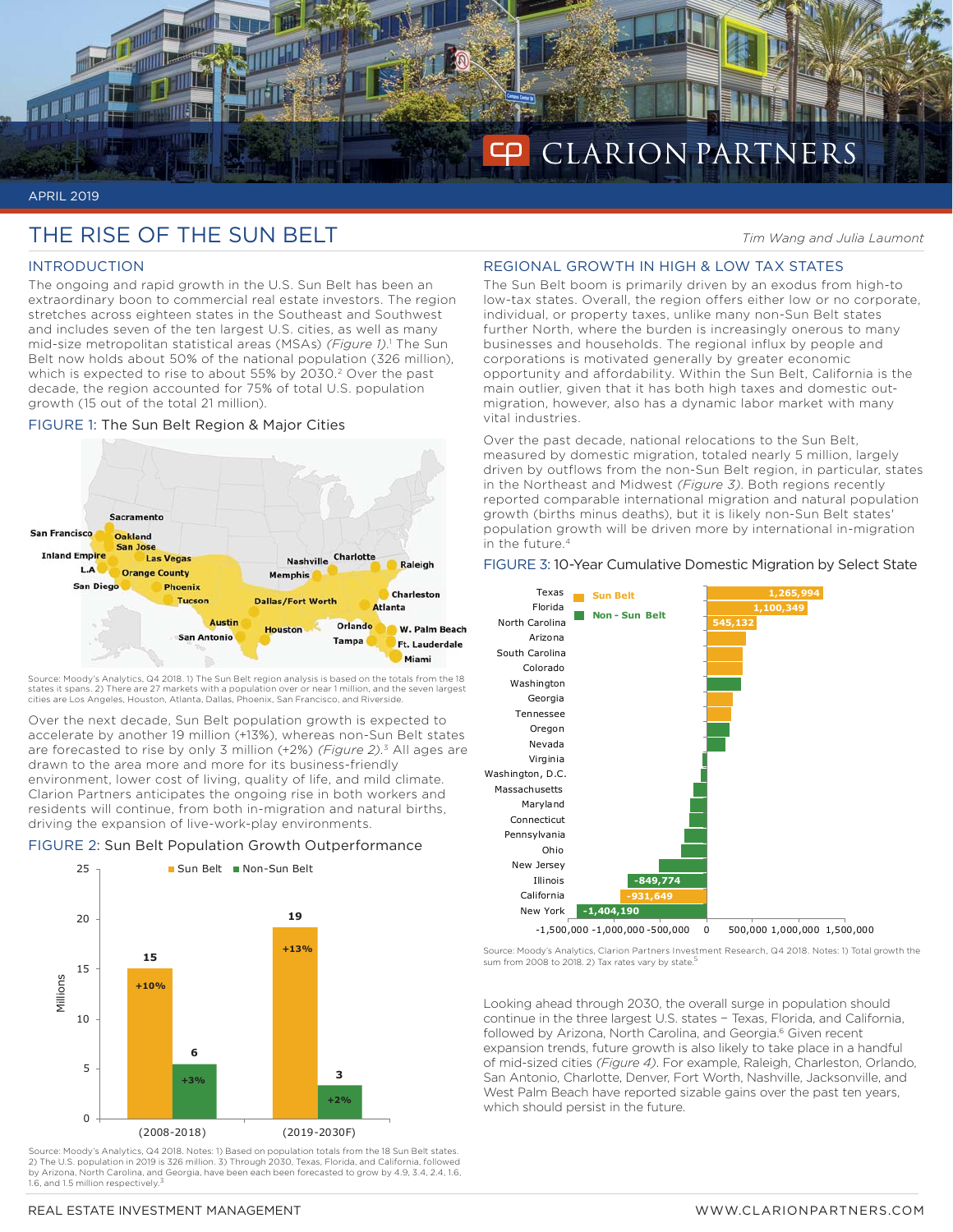# FIGURE 4: Sun Belt Region: Total Population & Growth History/Forecast



# SIGNIFICANTLY BETTER BUSINESS SETTING LEADS TO PRIVATE SECTOR GROWTH

- Lower Taxes a Win-Win. More and more companies are domiciled in the Sun Belt. A pro-business culture, largely enabled by fewer and less onerous taxes and regulations, has spurred significant private sector growth. Today, Texas, Florida, and California boast the most Fortune 500 Companies (outside of New York, Illinois, and Ohio).<sup>7</sup> Over the past decade, total employment in the Sun Belt region grew by 12 million (+20%) versus 9 million (+12%) in the non-Sun Belt. Furthermore, reduced state and local tax (SALT) and mortgage interest deductions no longer favor homeownership in high-cost states like California, New York, and New Jersey, driving housing prices down in such states.
- Strong Job, GDP, & Wage Growth. The tremendous business expansion has led to faster job, GDP, and wage growth in most metro areas, well above the U.S. and non-Sun Belt averages. Recent and forecasted office-using job growth is highest in Austin, Orlando, Dallas, Houston, Raleigh, Fort Worth, Phoenix, Las Vegas, Tampa, West Palm Beach, Jacksonville, and Charlotte.<sup>8</sup> Muted economic growth, high housing costs, congestion, and dated infrastructure also may worsen outside the Sun Belt.9
- Increasingly Younger Work Force. About half of the total nonfarm and office-using jobs (a respective 150 million and 32 million) are already located in the Sun Belt. Also, 50% of Millennials currently live in the region.<sup>10</sup> Millennials as a percentage of the population are now highest in San Francisco, Austin, San Diego, Los Angeles, and Charleston. With Millennials expected to be about 75% of the workforce by 2030, we expect Sun Belt markets will continue to capture more jobs as their younger populations continue to grow.<sup>11</sup>
- Tourism A Large & Growing Force. Over half of leisure and hospitality jobs are located in the Sun Belt, with California leading by a large margin, followed by Texas and Florida, three of the five "Sand States," along with Nevada and Arizona. A variety of tourist hubs are expected to continue to thrive, especially with the U.S. rentership rate being high nationwide and many living in small and confined urban conditions. Hotel accommodations also offer geographic variety and flexibility in an increasingly mobile world.

# MILLENNIALS: IN PURSUIT OF A BETTER QUALITY OF LIFE

Shifting Destinations for Millennials & Recent College Grads. Traditionally, New York, Boston, Washington, D.C., and San Francisco have drawn the majority of recent college grads, but the high-cost and low quality of life in these large metros are driving

 more young to mid-sized cities in the South and West.12 These areas also have thriving energy, tech, new media, entertainment, hospitality, health care, and financial services industries.

- More Affordable Housing Overall. Major Sun Belt cities have typically reported much lower median home and apartment rent prices, although both have risen in recent years. Most areas in the region are still cheaper by comparison to the gateway cities, and such relative affordability may become more important as young adults age, marry, and have families. These life milestones may be more likely to occur in these regions. Prices in the other major Sun Belt cities generally range between \$150,000 and \$450,000. Select areas, mainly in California, Texas, and coastal Florida, have become increasingly expensive. Top cities in California report a median home price between \$500,000 and \$1.4 million − the U.S. is now about \$270,000. Available and developable land varies greatly by city and region.<sup>13</sup>
- Homeownership Rate A Mixed Story. Surprisingly, many cities in the Sun Belt, such as Los Angeles, San Jose, Austin, San Diego, Miami, and Houston have a lower homeownership rate than the national level (64.8%), ranging between 50% and 60%. This suggests there is still a scalable investment opportunity in rental housing in these cities, as well as those reporting a high percentage of Millennials. Cities in the region leading in homeownership are now Nashville, Raleigh, Jacksonville, Charlotte, and Phoenix.14

#### SENIORS & RETIREES: SAFE HAVEN FOR RAPIDLY INCREASING AGING POPULATION

- Accelerating Growth of Senior Cohort. Today seniors account for about 16% of the U.S. population, a share that is expected to rise to about 20% by 2030. The Sun Belt now holds about 50% of the age 65-plus cohort nationwide.14 Over the next decade, Orlando, Austin, Phoenix, Raleigh, Las Vegas, West Palm Beach, and Jacksonville are forecasted to be the fastest-growing retirement areas.
- More Than Half of All Purpose-Built Senior Housing Is In Warmer Climate. Over 50% of all senior housing inventory (1.9 million purpose-built beds) is located in the Sun Belt.15 Demand for professionally-managed, specialty rental housing catering to the elderly should only continue to grow. While homeownership levels are much higher for the 65-plus cohort, these have recently declined, and we expect many elder Americans will sell long-time homes to generate additional income and reduce housing-related expenses and rent more frequently, whether it be in non- or purpose-built housing. This trend is already well underway.